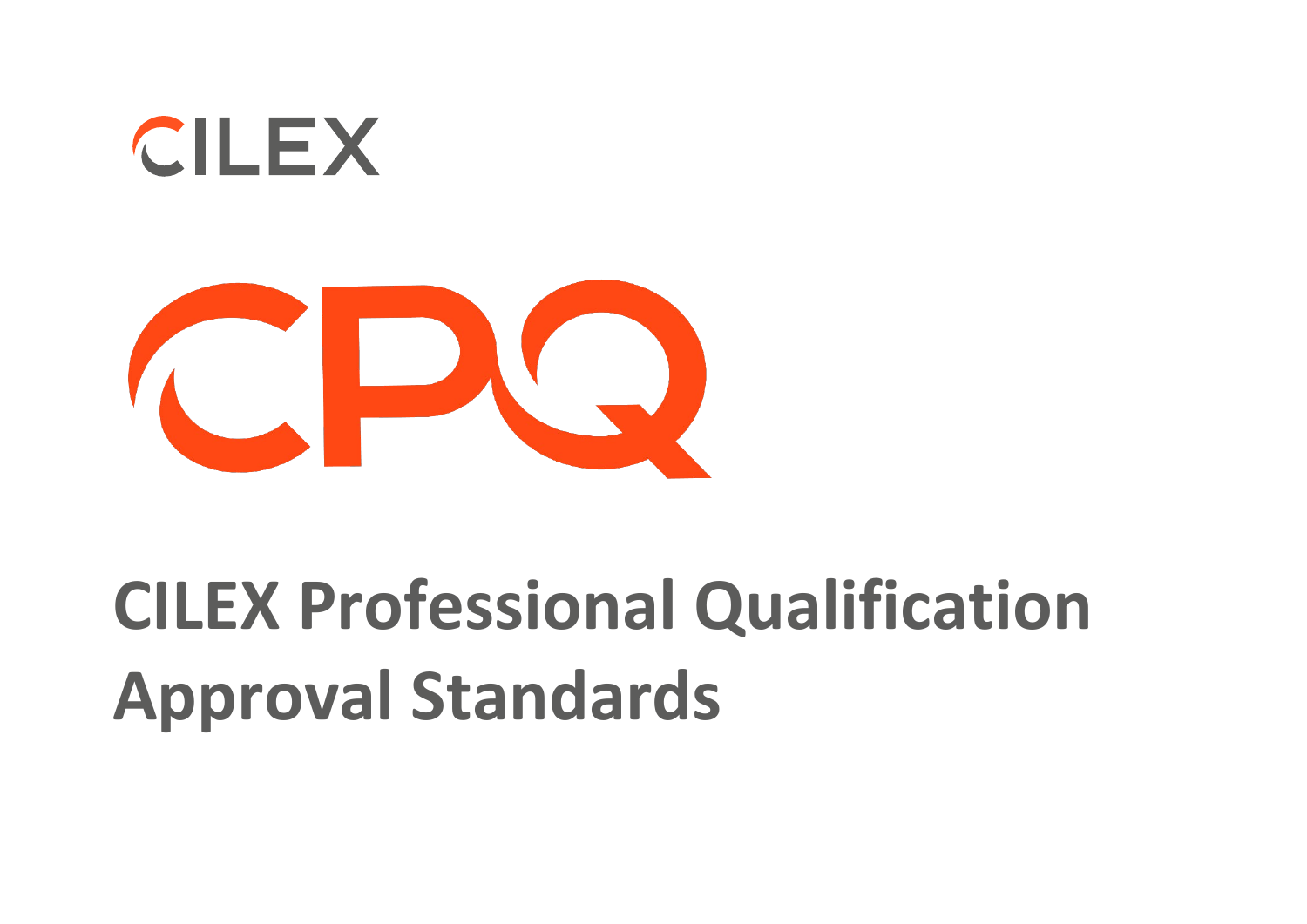#### **Important Information:**

**The four indicative evidence items which are highlighted in orange font will also need to be evidenced from your CPQ programmes, should CILEX Approval be granted.**

**CILEX is fully aware this evidence cannot be produced as part of a Training Provider's application submission, as CPQ specific course materials and literature are not made available until a Training Provider has been granted CILEX Approval.**

**Therefore, CILEX has a post approval process in place which includes:**

- **A deadline being agreed between the CILEX Quality Panel Chair and the Training Provider, when CILEX Approval is granted (usually at the end of the CILEX Quality Panel's visit).**
- **A CILEX Approved Training Provider being granted access to CILEX's VitalSource platform (where all CPQ course materials and literature are stored).**
- **Support from CILEX's Head of Educational Resources, who will work with the Training Provider to ensure the required CILEX resources are integrated into their CPQ programmes.**
- **The CILEX Head of Educational Resources signing off all CPQ specific evidence once he is satisfied with the content.**

**Please note the outstanding CPQ specific evidence (outstanding at the end of the CILEX Quality Panel's visit) will not delay the CILEX Quality Panel's approval decision.** 

**It is also important to remember the indicative evidence items highlighted will still need to be produced in respect of your current CILEX programmes, or an equivalent programme (if you are applying for CILEX Approval for the first time).**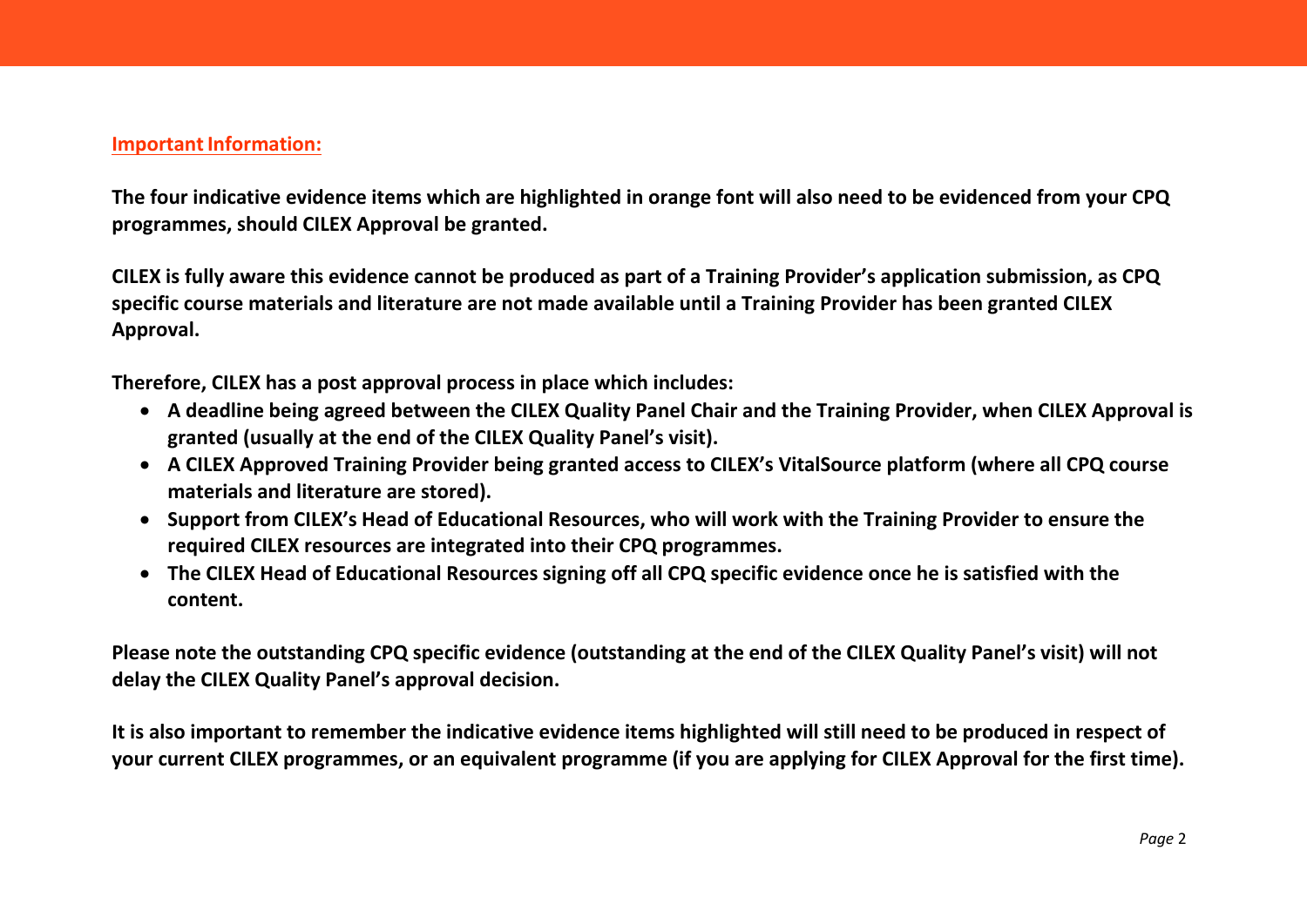| 1. Entity status                                                                                |                                                                                                                                                    |                                                                                                                                           |
|-------------------------------------------------------------------------------------------------|----------------------------------------------------------------------------------------------------------------------------------------------------|-------------------------------------------------------------------------------------------------------------------------------------------|
| <b>Standard</b>                                                                                 | <b>Performance Criteria</b>                                                                                                                        | <b>Indicative Evidence</b>                                                                                                                |
| The Training Provider<br>must be a recognised legal<br>entity with a clear<br>company structure | <b>Companies House Registration</b><br>UK Register of learning providers registration<br>$\bullet$                                                 | <b>Company registration number</b><br>$\bullet$<br>UK Register of learning providers UK provider<br>$\bullet$<br>reference number (UKPRN) |
|                                                                                                 | The Training Provider has a clear financial strategy<br>$\bullet$<br>to preserve programme delivery and protect<br>resourcing levels on programmes | Self-Assessment Report, end of year Financial Report<br>$\bullet$<br>or equivalent                                                        |
|                                                                                                 | Demonstrates financial viability through verified<br>$\bullet$<br>'going concern' status                                                           | Audited accounts, auditors' report management<br>$\bullet$<br>information                                                                 |
|                                                                                                 | The provider maintains adequate indemnity insurance<br>$\bullet$                                                                                   | Copy of insurance certificate and policy cover<br>$\bullet$                                                                               |

#### **2. Governance**

| <b>Standard</b>                                                                                                                                                | <b>Performance Criteria</b>                                                | <b>Indicative Evidence</b>                                                                                                                                                                                                                                                                                                                         |
|----------------------------------------------------------------------------------------------------------------------------------------------------------------|----------------------------------------------------------------------------|----------------------------------------------------------------------------------------------------------------------------------------------------------------------------------------------------------------------------------------------------------------------------------------------------------------------------------------------------|
| <b>The Training Provider</b><br>must have an effective<br>governance structure in<br>place with oversight and<br>clear accountability for all<br>key functions | The programme fits within the overall Training<br><b>Provider's vision</b> | • Evidence of support for the Approved Training<br>Provider application form signed by Head of Training<br>Provider/CEO Senior Management. Statement,<br>business plan, organisational strategy from the Head<br>of Training Provider/CEO Senior Management,<br>confirming how a CPQ Provision fits within the<br>overall Training Provider vision |
|                                                                                                                                                                | Demonstrates a clear approach to identifying                               | <b>Conflicts policy and procedure</b>                                                                                                                                                                                                                                                                                                              |
|                                                                                                                                                                | and managing conflicts of interests, whether                               | <b>Conflicts register (completed)</b>                                                                                                                                                                                                                                                                                                              |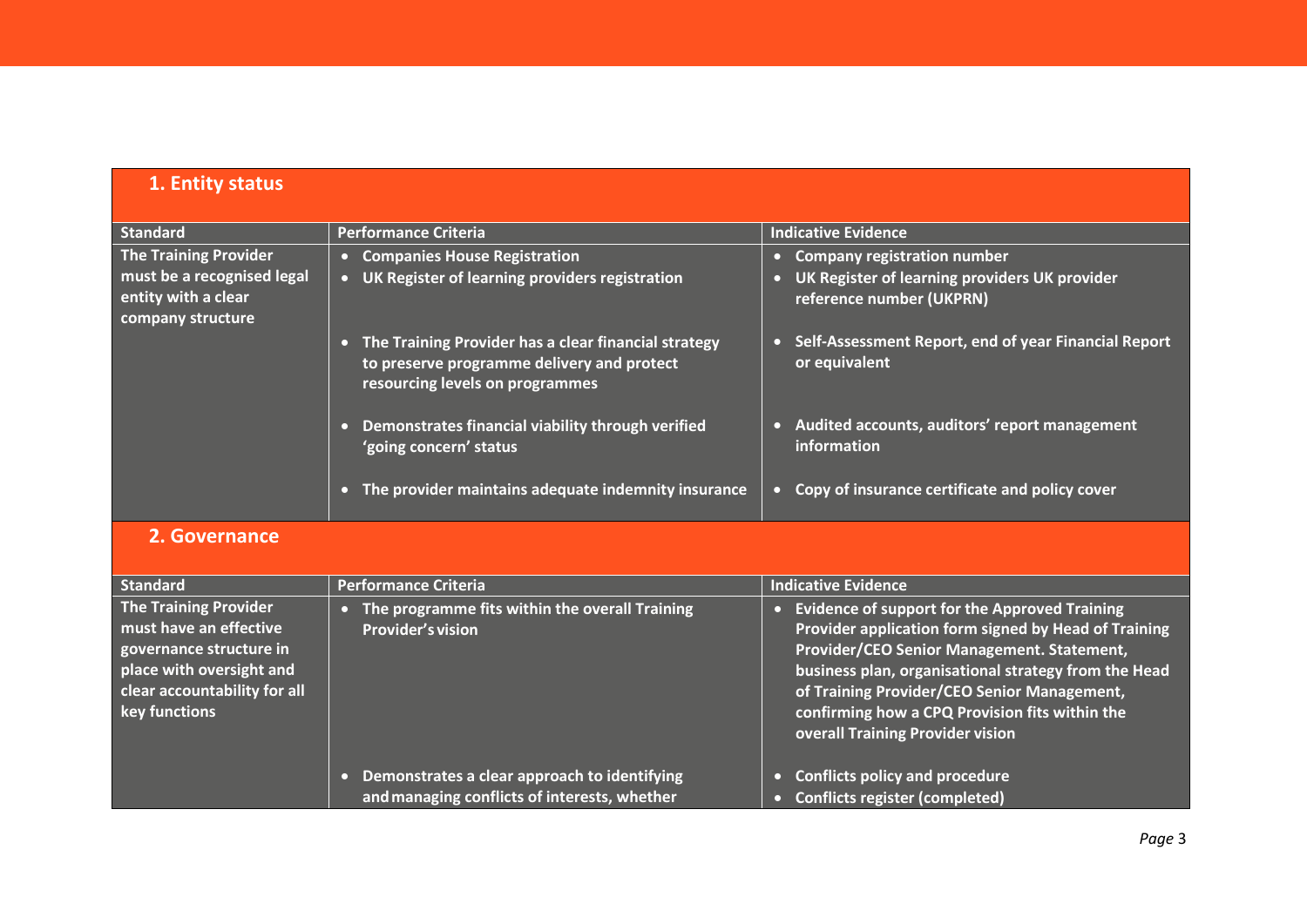| potential or realised                                                                                                                                                                                                |                                                                                                                      |
|----------------------------------------------------------------------------------------------------------------------------------------------------------------------------------------------------------------------|----------------------------------------------------------------------------------------------------------------------|
| • The governance and decision-making structure is<br>clearly defined, documented, and understood,<br>including the role and extent of authority of any<br>owners, trustees, or governing body of the<br>organisation | • Up-to-date organisation chart, memorandum<br>and articles, trustee agreements and/or other<br>governance documents |
| • Details of Directors, Board members, Governance<br>members, CEO (or equivalent)                                                                                                                                    | • See above bullet point                                                                                             |
| • The company directors, Board members, Governance<br>members, CEO (or equivalent) are aware of the<br>fiduciary and regulatory duties                                                                               | Copy of associated job description, role, and<br>$\bullet$<br>responsibilities document, or equivalent               |

### **3. Management and Staffing**

| <b>Standard</b>                                                          | <b>Performance Criteria</b>                                                                                                              | <b>Indicative Evidence</b>                                                                                                                                                                                     |
|--------------------------------------------------------------------------|------------------------------------------------------------------------------------------------------------------------------------------|----------------------------------------------------------------------------------------------------------------------------------------------------------------------------------------------------------------|
| Policies, procedures, and<br>resources must be in place<br>to enable the | Roles, responsibilities, and accountabilities are clear<br>$\bullet$<br>for all staff and communicated to Trainees                       | • Up-to-date organisational chart (which includes all<br>staff involved in the delivery of CILEX programmes)                                                                                                   |
| development and delivery<br>of high-quality learning<br>programmes       | Demonstrates a thorough and consistent<br>approach to staff recruitment, retention, and<br>development                                   | • Recruitment policies and procedures<br>• Staff disciplinary and grievance procedures<br>• Details of programme budget<br>• Up-to-date signed contacts contracts of employment<br>for all Self-employed staff |
|                                                                          | Experience and qualifications are appropriately<br>n<br>checked and verified before recruitment and<br>records are accurately maintained | • Staffing data including CVs detailing academic<br>and teaching qualifications, staffing structure<br>and Trainee: staff ratio                                                                                |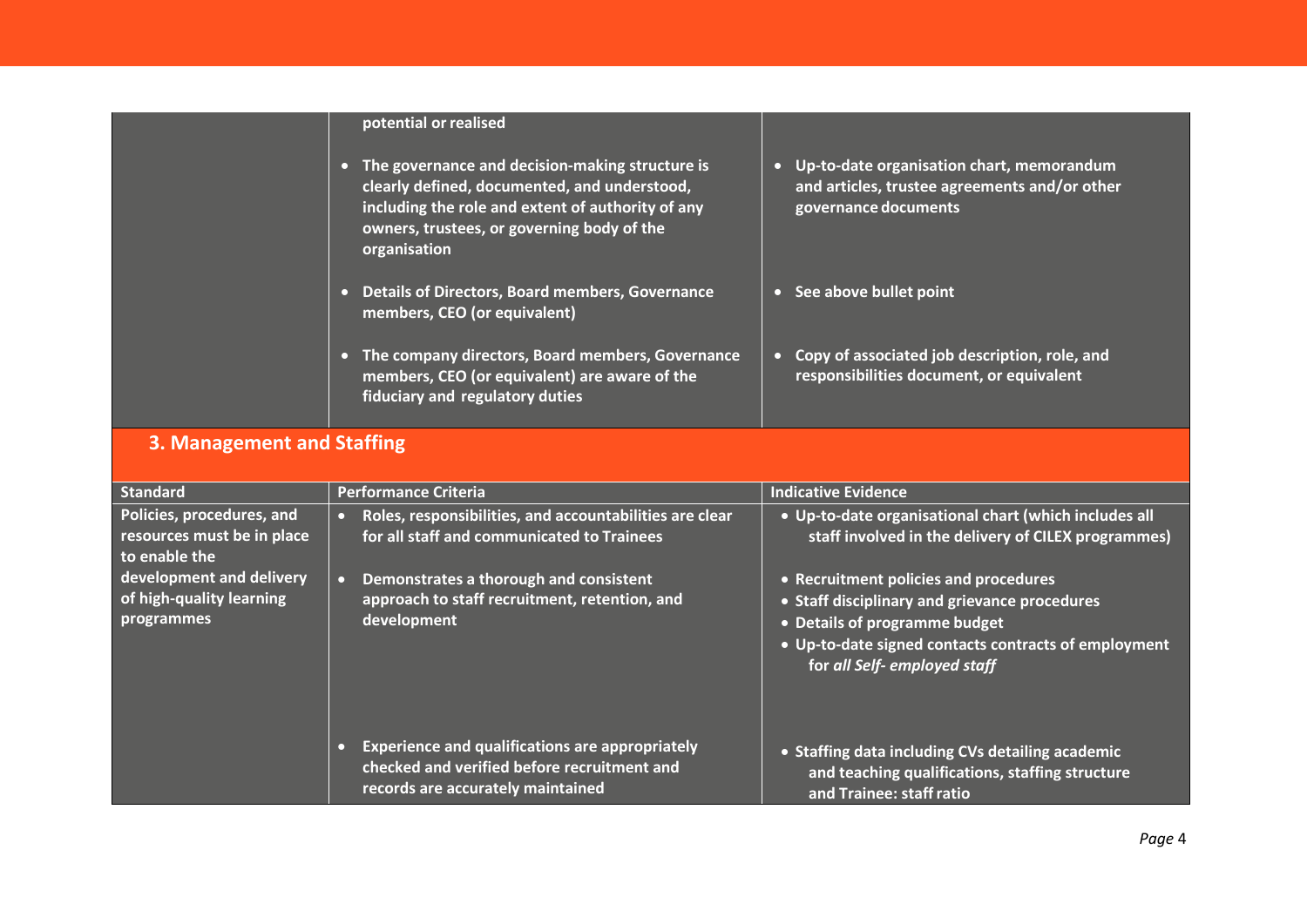|                                                           | Staff must have appropriate level of academic<br>$\bullet$<br>and/or practice experience to deliver the<br>programme<br>Staff have a level of subject knowledge, pedagogic<br>$\bullet$<br>and communication skills which allows them to<br>deliver the programme effectively<br>Staffing levels are kept under review with<br>$\bullet$<br>appropriate Trainee: staff ratio documented and<br>maintained<br>Staff turnover levels are appropriate to ensure<br>$\bullet$<br>stability and consistency of tuition | • See above bullet point<br>• See above bullet point<br>• See above bullet point<br>• Staff turnover data<br>• Evidence senior management understand and commit<br>to the required resourcing levels for the programme |
|-----------------------------------------------------------|-------------------------------------------------------------------------------------------------------------------------------------------------------------------------------------------------------------------------------------------------------------------------------------------------------------------------------------------------------------------------------------------------------------------------------------------------------------------------------------------------------------------|------------------------------------------------------------------------------------------------------------------------------------------------------------------------------------------------------------------------|
| 4. Risk Management                                        |                                                                                                                                                                                                                                                                                                                                                                                                                                                                                                                   |                                                                                                                                                                                                                        |
| <b>Standard</b>                                           | <b>Performance Criteria</b>                                                                                                                                                                                                                                                                                                                                                                                                                                                                                       | <b>Indicative Evidence</b>                                                                                                                                                                                             |
| <b>The Training Provider</b><br>must operate an effective | The Training Provider has an effective and<br>$\bullet$<br>comprehensive approach to risk management                                                                                                                                                                                                                                                                                                                                                                                                              | Risk policy and full risk register (completed)                                                                                                                                                                         |

| <b>Standard</b>                                                                | <b>Performance Criteria</b>                                                                | <b>Indicative Evidence</b>                                                          |
|--------------------------------------------------------------------------------|--------------------------------------------------------------------------------------------|-------------------------------------------------------------------------------------|
| <b>The Training Provider</b><br>must operate an effective<br>and comprehensive | The Training Provider has an effective and<br>comprehensive approach to risk management    | Risk policy and full risk register (completed)                                      |
| approach to risk<br>management and<br>contingency planning                     | The Training Provider has a clear and<br>comprehensive approach to contingency<br>planning | Contingency planning documents, including the plan(s)<br>and how it/they are tested |
|                                                                                | 5. Quality Monitoring, Review and Evaluation                                               |                                                                                     |
| <b>Standard</b>                                                                | <b>Performance Criteria</b>                                                                | <b>Indicative Evidence</b>                                                          |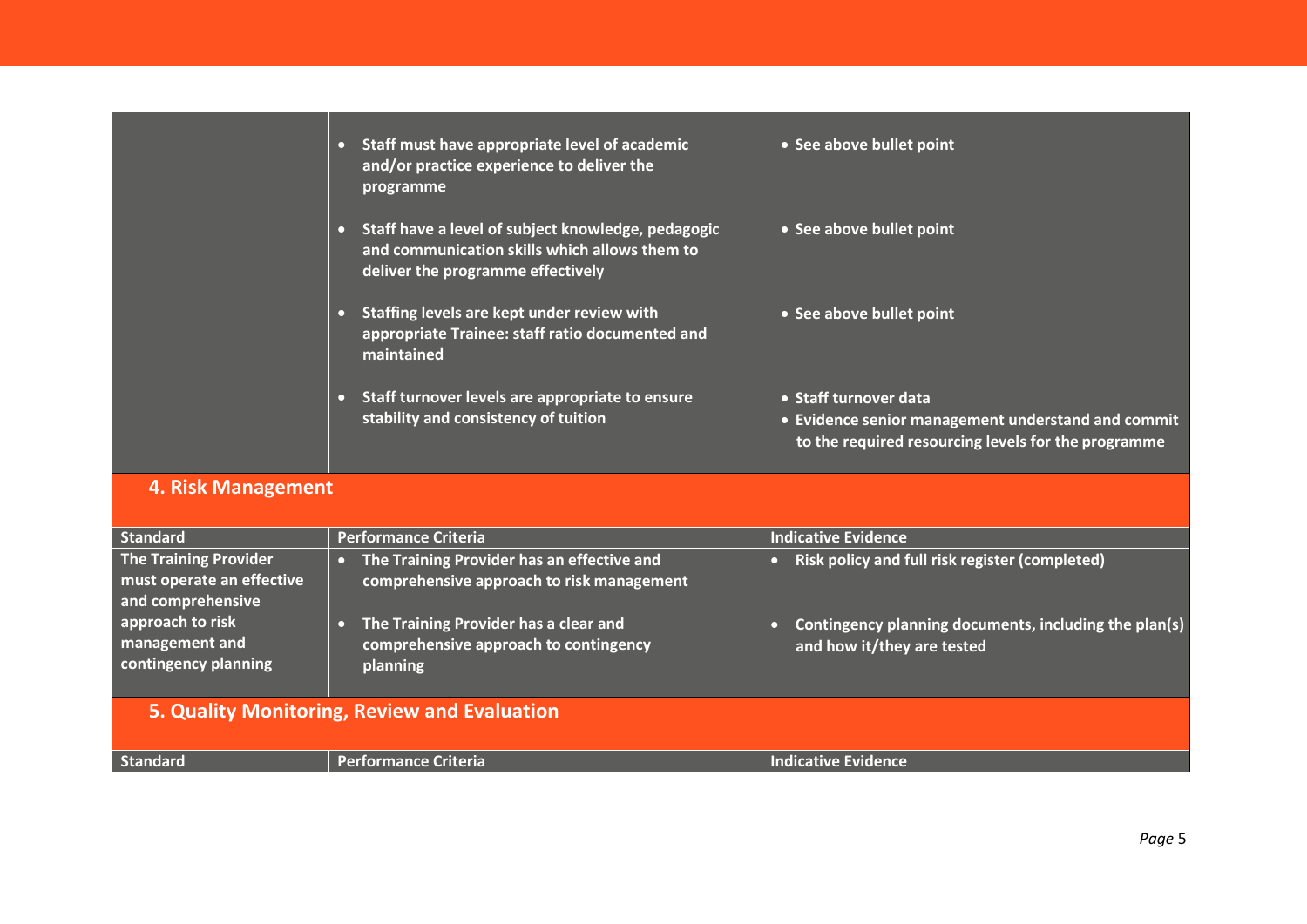| The quality of programme<br>delivery is monitored and<br>reviewed in a systematic<br>and developmental way | Systems and policies in place to include:<br>entry requirements<br>quality of teaching, learning and assessment<br>appraisal and feedback systems for Trainees<br><b>Trainee performance reviews</b><br>resources and capacity                     | Formal system of review that feeds into future<br>programme improvements and evidence of<br>related action plans<br>• Trainee survey ** Please note this indicative evidence<br>also links to evidence requested under Standard 9<br>"Feedback from Trainees is obtained, recorded, and<br>reviewed on a regular basis"** |
|------------------------------------------------------------------------------------------------------------|----------------------------------------------------------------------------------------------------------------------------------------------------------------------------------------------------------------------------------------------------|---------------------------------------------------------------------------------------------------------------------------------------------------------------------------------------------------------------------------------------------------------------------------------------------------------------------------|
|                                                                                                            | Maintains a robust and effective approach to quality<br>$\bullet$<br>assurance which feeds programme improvement                                                                                                                                   | Quality assurance policy and procedure<br>$\bullet$<br><b>Quality monitoring data</b><br>$\bullet$<br>Examples of how reviews have led to improvements<br>$\bullet$<br>Minutes of relevant committee/board meetings and/or<br><b>Minutes of staff meetings</b>                                                            |
|                                                                                                            | Demonstrates a robust approach to<br>$\bullet$<br>malpractice and maladministration that is<br>consistent, fit for purpose, and understood<br>and implemented by all staff                                                                         | Malpractice policy, procedures; records and related<br>$\bullet$<br>correspondence                                                                                                                                                                                                                                        |
|                                                                                                            | The Training Provider ensures Trainees have access<br>$\bullet$<br>to a published complaints procedure of which they<br>are informed in writing at the start of the<br>programme                                                                   | Details of the Training Provider's published complaints<br>procedure                                                                                                                                                                                                                                                      |
|                                                                                                            | Trainees are advised of CILEX's own complaints<br>$\bullet$<br>procedure                                                                                                                                                                           | • Details of how Trainees are made aware of CILEX's own<br>complaints procedure                                                                                                                                                                                                                                           |
|                                                                                                            | The Training Provider demonstrates they meet the<br>$\bullet$<br>needs of local businesses and employers in developing<br>their own skills and those of their workforce to support<br>the development of local, regional, and national<br>economy. | • Details of any employer engagement strategy<br>Input from external stakeholders, including any<br>employer feedback                                                                                                                                                                                                     |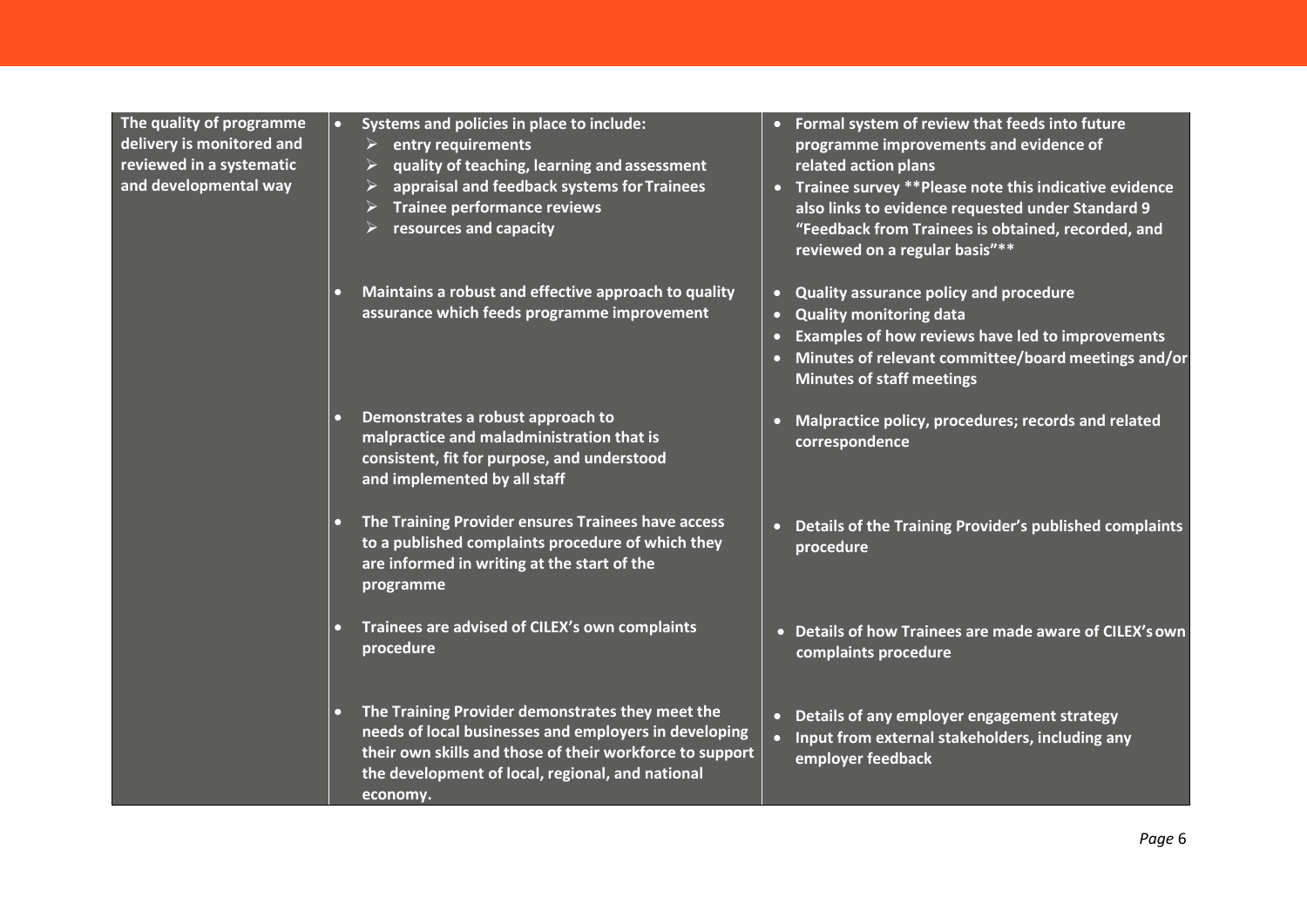### **6. Programme Design and Structure**

| <b>Standard</b>                                                                                                      | <b>Performance Criteria</b>                                                                                                                                                      | <b>Indicative Evidence</b>                                                                                                             |
|----------------------------------------------------------------------------------------------------------------------|----------------------------------------------------------------------------------------------------------------------------------------------------------------------------------|----------------------------------------------------------------------------------------------------------------------------------------|
| The course structure must<br>support Trainees to<br>enable them to achieve<br>the qualification learning<br>outcomes | The course has clear objectives, is appropriately<br>structured, with up to date content reflecting the title<br>and objectives and being appropriate for the target<br>audience | <b>Examples of course literature and Trainee handbook</b>                                                                              |
|                                                                                                                      | <b>CILEX curriculum and core materials (including</b><br>assessment resources) are integrated into<br>programme design                                                           | • Mapping of programme design to CILEX requirements<br>to show how resources are integrated and how they<br>are being used in practice |

## **7. Programme Planning and Management**

| <b>Standard</b>                                                                                                                                   | <b>Performance Criteria</b>                                                                                                                                                                                       | <b>Indicative Evidence</b>                                                                                                                                                                                                                                                                                  |
|---------------------------------------------------------------------------------------------------------------------------------------------------|-------------------------------------------------------------------------------------------------------------------------------------------------------------------------------------------------------------------|-------------------------------------------------------------------------------------------------------------------------------------------------------------------------------------------------------------------------------------------------------------------------------------------------------------|
| <b>Courses must be planned</b><br>and managed through<br>transparent processes<br>which must show who is<br>responsible for what at<br>each stage | All education and training is supported by a defined<br>management plan with:<br>a schedule of responsibilities<br>➤<br>defined structures and processes to manage the<br>➤<br>delivery of education and training | • Service Level Agreements                                                                                                                                                                                                                                                                                  |
|                                                                                                                                                   | Staff are given sufficient training on the<br>assessment tools and marking criteria                                                                                                                               | Evidence of staff training sessions on<br>$\bullet$<br>assessment tools and marking criteria<br><b>Samples of internal assessment</b><br>$\bullet$<br>procedures/samples of assessment<br>methods/assessment tools<br>Samples of marked participants' work with<br>$\bullet$<br>feedback to the participant |
|                                                                                                                                                   | The Training Provider must demonstrate the use<br>$\bullet$<br>of effective mechanisms for the monitoring of:<br><b>Trainee achievement</b>                                                                       | <b>Records of Trainee progress</b><br>$\bullet$<br>Evidence of attendance monitoring, including class<br>$\bullet$                                                                                                                                                                                          |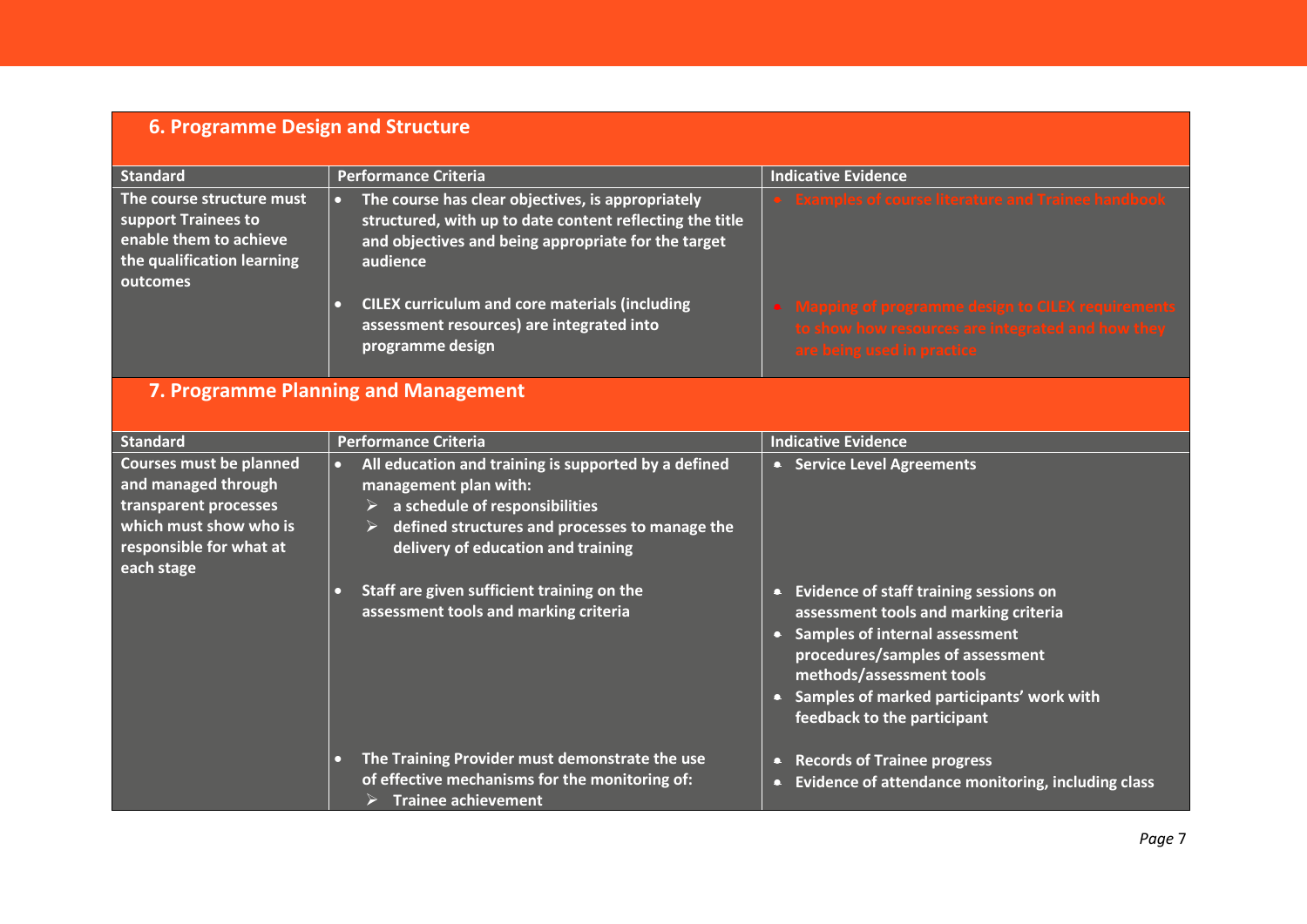|                                                                                 | <b>Trainee progression</b><br><b>Assessment outcomes</b><br><b>Attendance</b><br>*The above should include details of the process in<br>place for prompt intervention if a Trainee is not making<br>satisfactory progress*                                     | registers for each course/programme                                                                                                                                                                                                |
|---------------------------------------------------------------------------------|----------------------------------------------------------------------------------------------------------------------------------------------------------------------------------------------------------------------------------------------------------------|------------------------------------------------------------------------------------------------------------------------------------------------------------------------------------------------------------------------------------|
| 8. Teaching and Learning                                                        |                                                                                                                                                                                                                                                                |                                                                                                                                                                                                                                    |
| Standard                                                                        | <b>Performance Criteria</b>                                                                                                                                                                                                                                    | <b>Indicative Evidence</b>                                                                                                                                                                                                         |
| Teaching and learning<br>must support progressive<br><b>Trainee development</b> | The programme delivery make effective use of all<br>appropriate teaching and learning resources<br>Tutors employ effective strategies to involve all<br>Trainees in active participation and to check their<br>understanding of concepts and programme content | Evidence of all internal systems, platforms and apps<br>$\bullet$<br>which are utilised for the delivery of CILEX programmes<br><b>Evidence tutors are using CILEX resource</b><br>materials and integrating into the<br>programme |
|                                                                                 | Teaching takes account of different learning needs<br>$\bullet$<br>of Trainees, applies various learning styles<br>appropriate to content delivered                                                                                                            | Target group details, examples of how<br>$\bullet$<br>programme planning accommodates<br><b>Trainees needs</b>                                                                                                                     |
| <b>9. Trainee Experience</b>                                                    |                                                                                                                                                                                                                                                                |                                                                                                                                                                                                                                    |

| Standard | <b>Performance Criteria</b> | idicative Evidence |
|----------|-----------------------------|--------------------|
|          |                             |                    |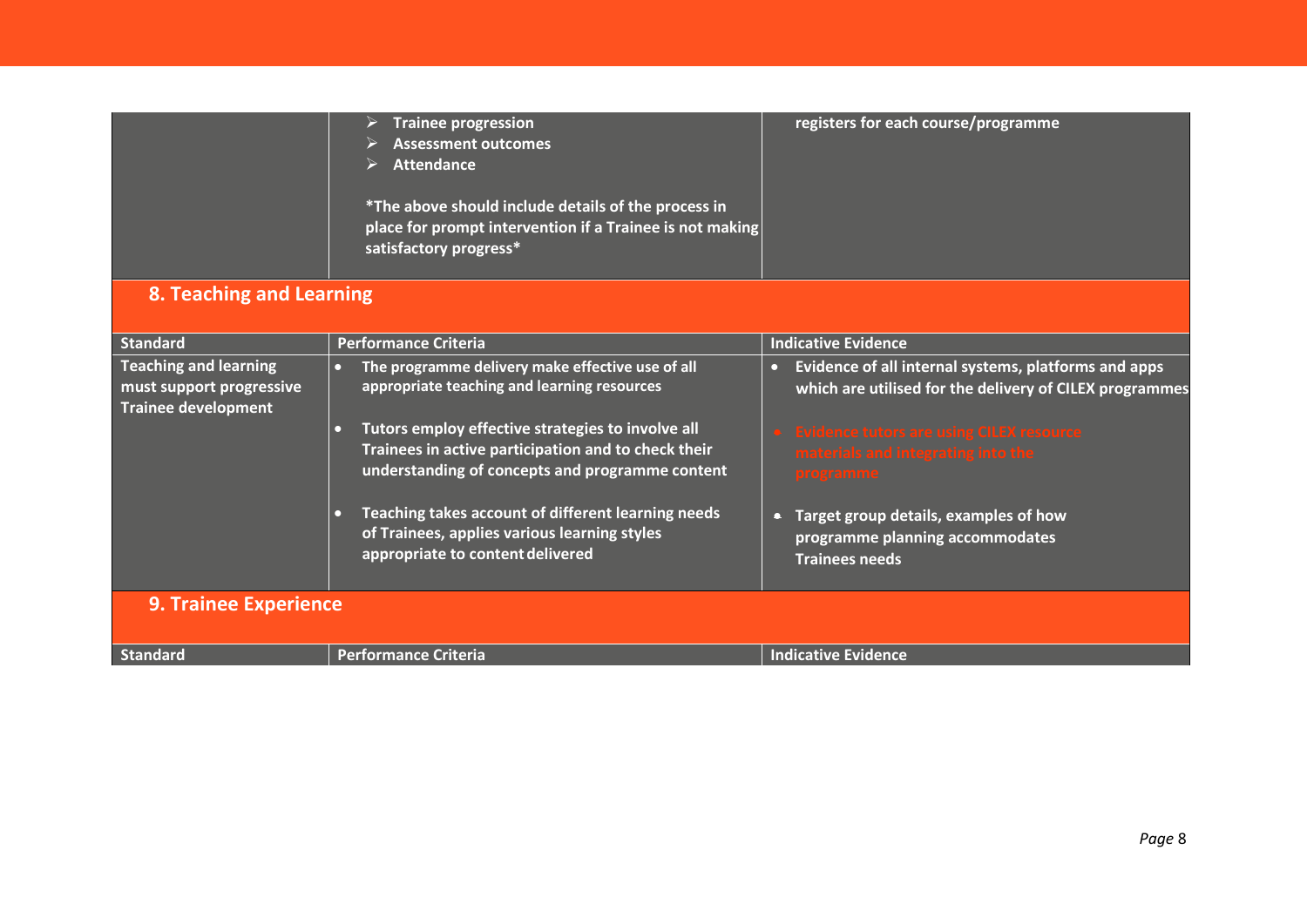| <b>The Training Provider</b><br>must provide Trainees<br>with a consistently high-<br>quality learning<br>experience | • Trainees have access to advice, guidance, and support<br>in relation to the programme                                                             | • Details of Trainee Support Services available:<br>Trainees receive an appropriate induction and<br>relevant information at the start of the<br>programme<br>$\triangleright$ Trainees are provided with the relevant contact<br>information, allowing them to submit queries<br>relating to their programme<br>$\triangleright$ Evidence that staff have the capacity to respond to<br>Trainee's enquiries and provide feedback and<br>support in a timely manner. |
|----------------------------------------------------------------------------------------------------------------------|-----------------------------------------------------------------------------------------------------------------------------------------------------|----------------------------------------------------------------------------------------------------------------------------------------------------------------------------------------------------------------------------------------------------------------------------------------------------------------------------------------------------------------------------------------------------------------------------------------------------------------------|
|                                                                                                                      | • There is a clear strategy for retaining Trainees and<br>an effective approach to ensuring they have a<br>positive experience and positive outcome | Evidence of changes made because of Trainees'<br>$\bullet$<br>feedback<br><b>Progression and achievement data</b><br><b>Retention data</b><br>Pass rate data<br>$\mathbf \Omega$                                                                                                                                                                                                                                                                                     |
|                                                                                                                      | Feedback from Trainees is obtained, recorded, and<br>$\bullet$<br>reviewed on a regular basis                                                       | <b>Trainee Survey</b><br>$\bullet$                                                                                                                                                                                                                                                                                                                                                                                                                                   |
|                                                                                                                      | • Feedback from Trainees is analysed, and action taken<br>where necessary                                                                           | Formal system of review that feeds into future<br>$\bullet$<br>programme improvements and evidence of<br>related action plans                                                                                                                                                                                                                                                                                                                                        |
| <b>10. Staff Professional Development</b>                                                                            |                                                                                                                                                     |                                                                                                                                                                                                                                                                                                                                                                                                                                                                      |
| <b>Standard</b>                                                                                                      | <b>Performance Criteria</b>                                                                                                                         | <b>Indicative Evidence</b>                                                                                                                                                                                                                                                                                                                                                                                                                                           |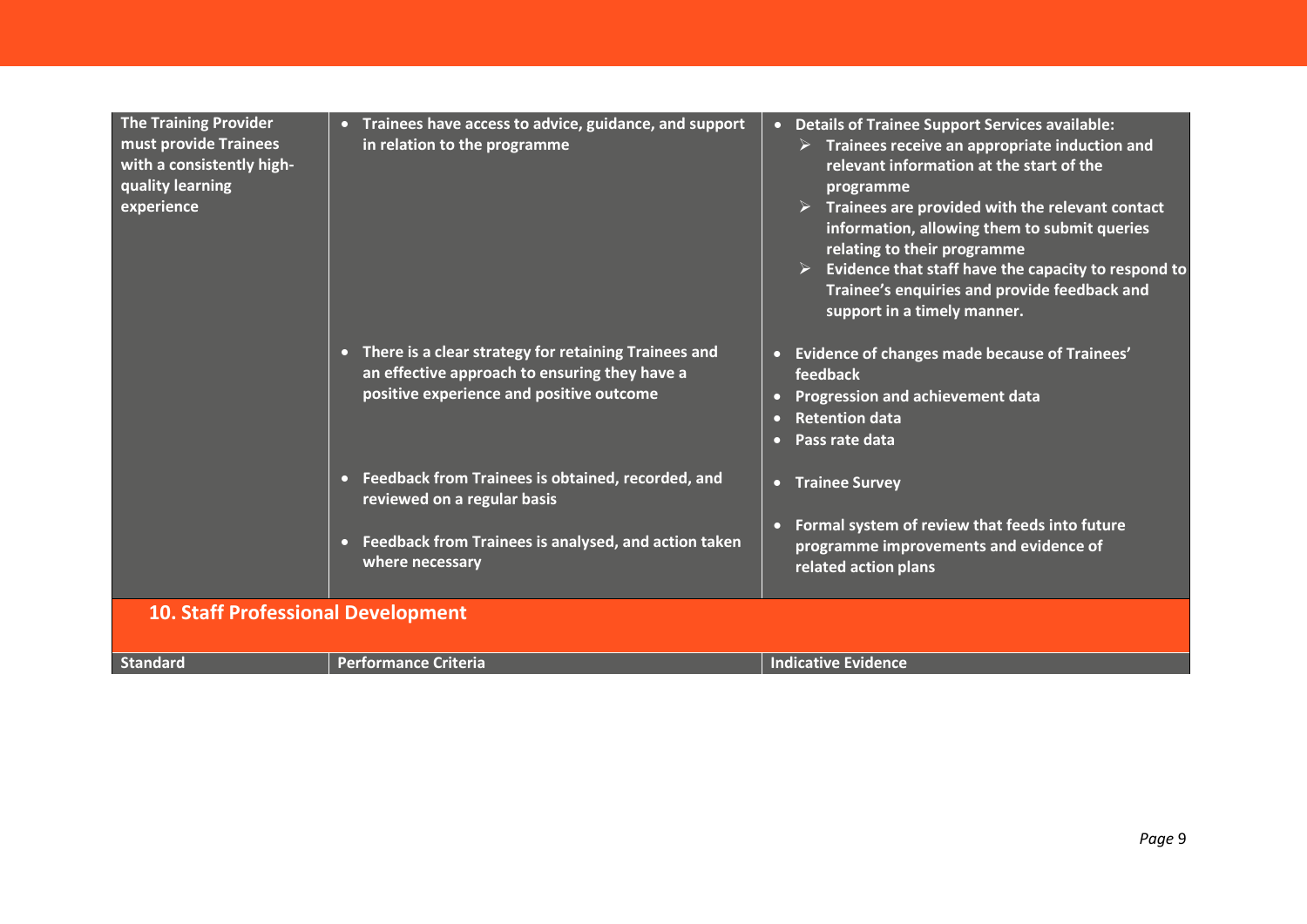| <b>Those delivering</b><br>education and training<br>must be encouraged and<br>supported to develop in<br>their professional role | • There must be a range of mechanisms in place to<br>support staff to develop in their professional role<br>• Induction programmes are provided for tutors and<br>staff as appropriate<br>• Everyone involved in delivering and supporting the<br>programme (teaching, managerial and<br>administrative staff) should have:<br>$\triangleright$ effective supervision<br>$\triangleright$ an appropriate and realistic workload<br>$\triangleright$ effective personal support<br>$\triangleright$ mentoring peer support<br>$\triangleright$ time to pursue continuing professional<br>development opportunities | Evidence of how staff are supported in their<br>$\bullet$<br>continuing professional development and are<br>enabled to develop further pedagogic techniques<br>to enhance the learning of the Trainees<br><b>CPD records (anonymised)</b><br>$\bullet$<br>How are newly appointed tutors supported, evidence<br>O<br>of induction process<br>Evidence of peer reviews, including completed<br>$\bullet$<br>classroom observation records<br>Evidence that staff appraisal systems address<br>$\bullet$<br>performance issues (anonymised).<br>Evidence that staff development systems affect<br>$\mathbf \Omega$<br>programme delivery<br>Staff development policy and procedures,<br>$\bullet$<br>professional development for teaching and<br><b>learning</b> |  |
|-----------------------------------------------------------------------------------------------------------------------------------|-------------------------------------------------------------------------------------------------------------------------------------------------------------------------------------------------------------------------------------------------------------------------------------------------------------------------------------------------------------------------------------------------------------------------------------------------------------------------------------------------------------------------------------------------------------------------------------------------------------------|-----------------------------------------------------------------------------------------------------------------------------------------------------------------------------------------------------------------------------------------------------------------------------------------------------------------------------------------------------------------------------------------------------------------------------------------------------------------------------------------------------------------------------------------------------------------------------------------------------------------------------------------------------------------------------------------------------------------------------------------------------------------|--|
| <b>11. Premises and Facilities</b>                                                                                                |                                                                                                                                                                                                                                                                                                                                                                                                                                                                                                                                                                                                                   |                                                                                                                                                                                                                                                                                                                                                                                                                                                                                                                                                                                                                                                                                                                                                                 |  |
| <b>Standard</b>                                                                                                                   | <b>Performance Criteria</b>                                                                                                                                                                                                                                                                                                                                                                                                                                                                                                                                                                                       | <b>Indicative Evidence</b>                                                                                                                                                                                                                                                                                                                                                                                                                                                                                                                                                                                                                                                                                                                                      |  |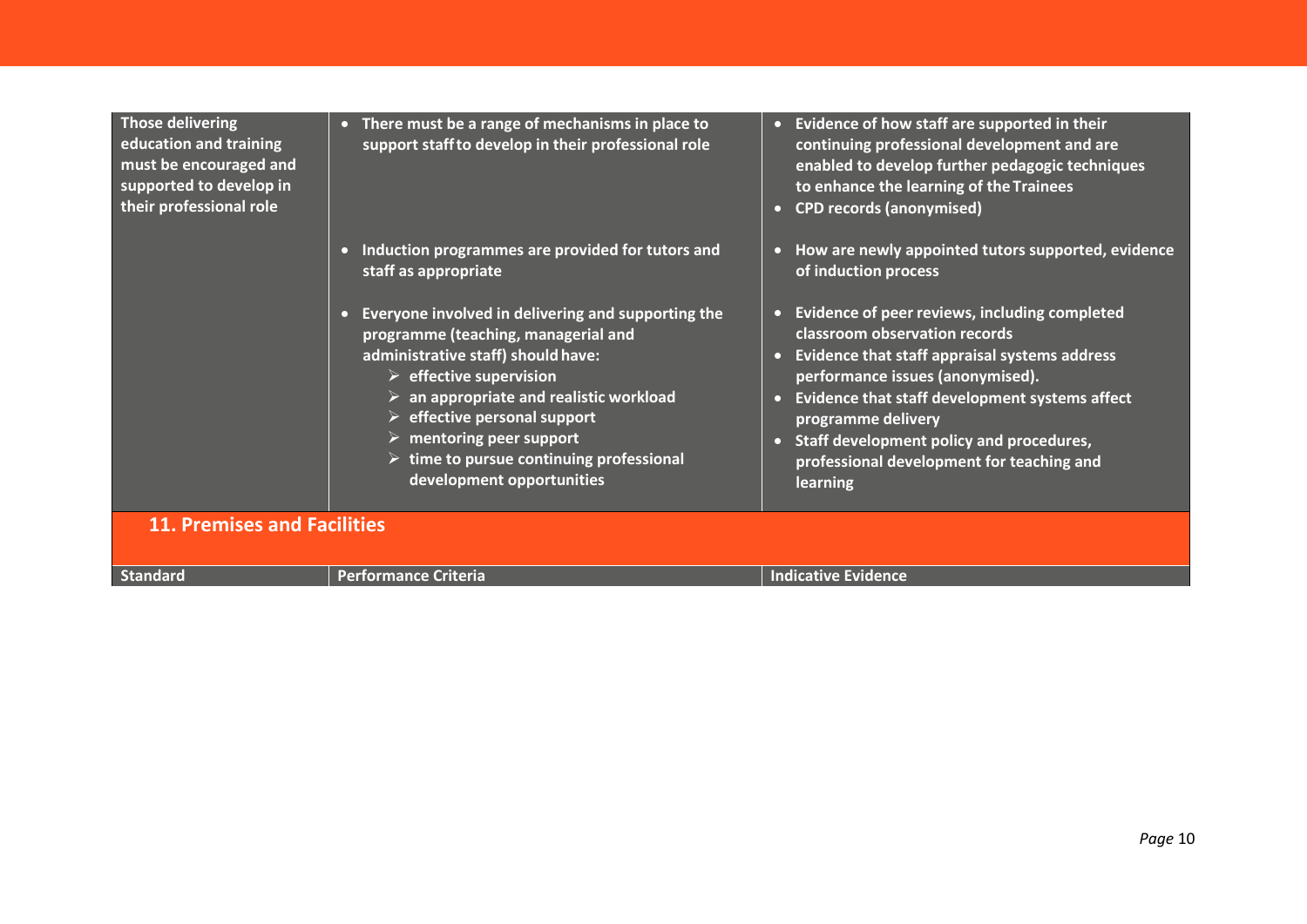| <b>Premises and facilities</b><br>must be of a sufficient and<br>adequate standard to<br>deliver CILEX programmes<br>and offer a quality<br>learning experience<br>to the Trainee and support<br>the overall Trainee<br>capacity | • Demonstrates that the required materials,<br>equipment, and facilities are fit for purpose and<br>available to all Trainees to meet the specified<br>learning outcomes                                                                                                                                            | <b>Resource list:</b><br>n<br>rooms<br><b>facilities</b><br>$\mathbf{I}$<br>virtual learning environment (VLE)<br><b>Website information for Trainees</b><br>*The evidence requested which relates to VLE, IT and<br>facilities may have already been provided under Standard<br>8. Similarly, evidence relating to internal<br>systems/platforms may have already been provided under<br>previous Standards. Please cross reference the rationale<br>and evidential documents* |  |
|----------------------------------------------------------------------------------------------------------------------------------------------------------------------------------------------------------------------------------|---------------------------------------------------------------------------------------------------------------------------------------------------------------------------------------------------------------------------------------------------------------------------------------------------------------------|---------------------------------------------------------------------------------------------------------------------------------------------------------------------------------------------------------------------------------------------------------------------------------------------------------------------------------------------------------------------------------------------------------------------------------------------------------------------------------|--|
|                                                                                                                                                                                                                                  | • The Training Provider has secure tenure on any<br>premises for the length of the approval agreement<br>• Training Provider premises are safe, clean,<br>accessible, appropriately maintained, and<br>signposted<br>• Process in place to ensure that any external venue(s)<br>are suitable for programme delivery | • Tenancy/mortgage agreements<br>• Published guidance and instructions relating to<br>safety and security, details of how the premises are<br>restricted and secured<br>• Documented process/ venue details for use of<br>external venues                                                                                                                                                                                                                                       |  |
| 12. Equality, Diversity, and Inclusion                                                                                                                                                                                           |                                                                                                                                                                                                                                                                                                                     |                                                                                                                                                                                                                                                                                                                                                                                                                                                                                 |  |
| <b>Standard</b>                                                                                                                                                                                                                  | <b>Performance Criteria</b>                                                                                                                                                                                                                                                                                         | <b>Indicative Evidence</b>                                                                                                                                                                                                                                                                                                                                                                                                                                                      |  |